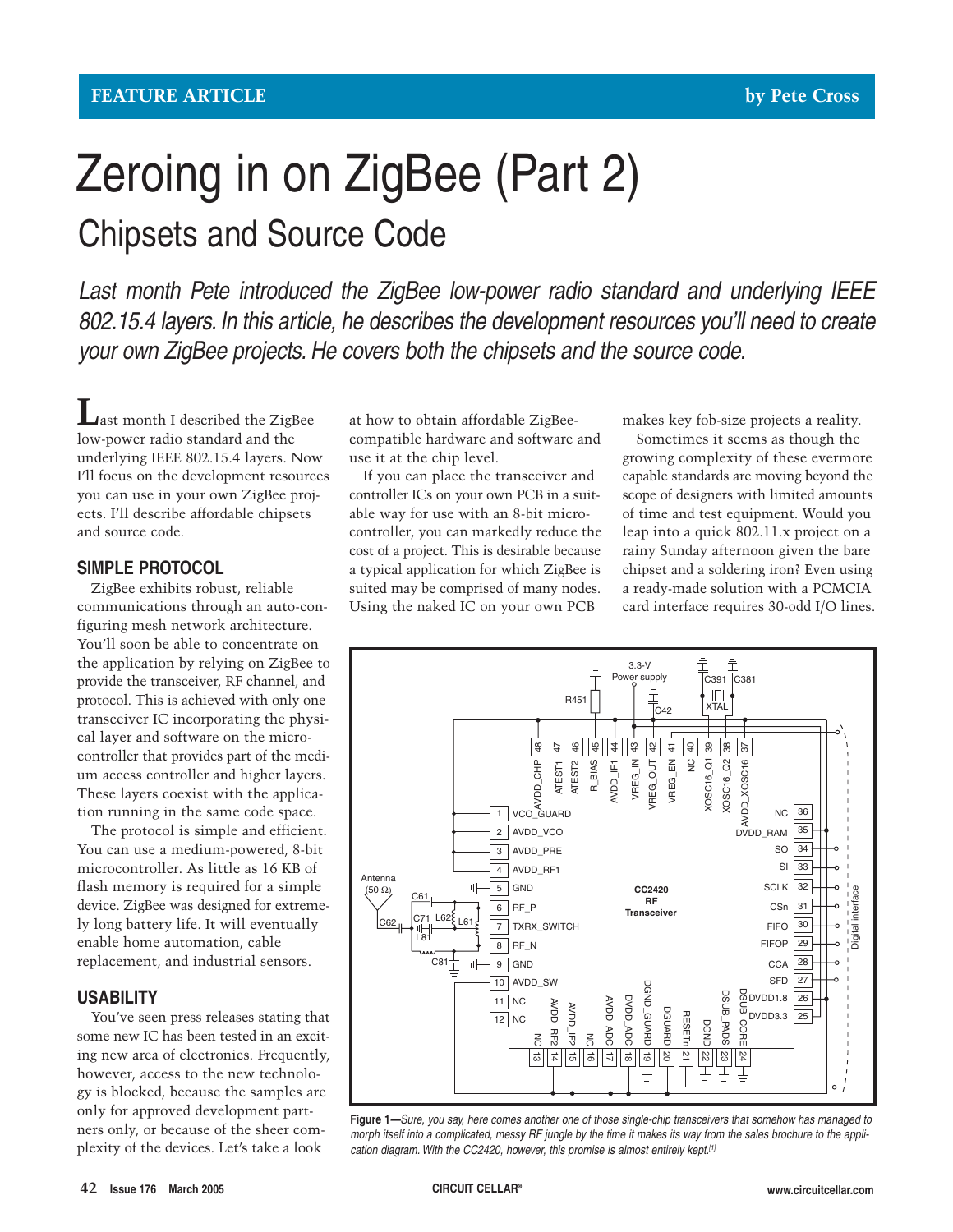The packaging is also against you because of the advent of ball grid array packaging. It's nearly impossible to work at the chip level with chip-scale packing. I define the birth of a new standard when the average electronics designer can buy a product sample in a leaded package at a reasonable low-quantity price without having to rely on \$100,000 of RF test equipment to get it working. The CC2420 was the first product to deliver that ability on the workbench.

## **CC2420 802.15.4 KIT**

Chipcon boasts that the CC2420 is the first transceiver IC to meet both the IEEE 802.15.4 and ZigBee standards. Of course, there's meeting the standards, and then there's the ability to produce a workable cost-effective product. After using the evaluation kit, I can say that Chipcon has produced both in the first version of silicon.

Chipcon's hardware support and software tools keep you ahead of the complexity curve. The single-chip implementation limits the RF circuitry to just the antenna and its matching network (see Figure 1). The PC-based SmartRF Studio software makes configuring and using the evaluation kit a breeze.

Fortunately, soldering the CC2420 (although fairly tiny) is just under that critical threshold where doing it yourself is still doable. The CC2420 QLP-48 package with a 0.5-mm lead pitch is a challenge, but it's one I've been able to cope with. Products like PCB iron-on artwork transfer paper has allowed amateur PCB makers like me to easily produce tracks and clearances with 10-mil (0.01″) track widths and clearance. A friend of mine regularly does 7 mils with a clothes iron and a slosh of etching acid!

As well as the physical challenge of the intricate surface-mount packages, software drivers are the other big impediment to experimenting at home. Often, a lack of information in the datasheet and the need to program 100 registers consigns hopeful efforts to the waste bin. When success is achieved and the results are posted on a web site, the person responsible is rightly proclaimed a hero.

ZigBee, or even a full 802.15.4 link, would take more than an afternoon to develop your own software for, but you'd be able to get something useful fairly quickly. To prove the RF link, simply use the serial port to confirm two-way serial communication with the CC2420. A simple register setting then places it in Transmit or Receive Test mode, so you can check if the hardware works.

Making a simple one-way, point-topoint link is the next step. Then, a simple two-link is accomplished by implementing mode control by manipulating the CC2420 state machine. If you need more than a master/slave relationship, add a simple MAC protocol such as aloha (time slots) or check for a clear channel before transmission. You can add more features at this point. Encryption, link quality indication, and dynamic power output level control would be nice. But wait. This is starting to sound like 802.15.4! Why don't you just download the free code from the Chipcon web site?

Most of what you need is included with the CC2420DBK demonstration board kit. You can download the files from Chipcon to make your own PCB. The schematic, BOM, and PCB layout

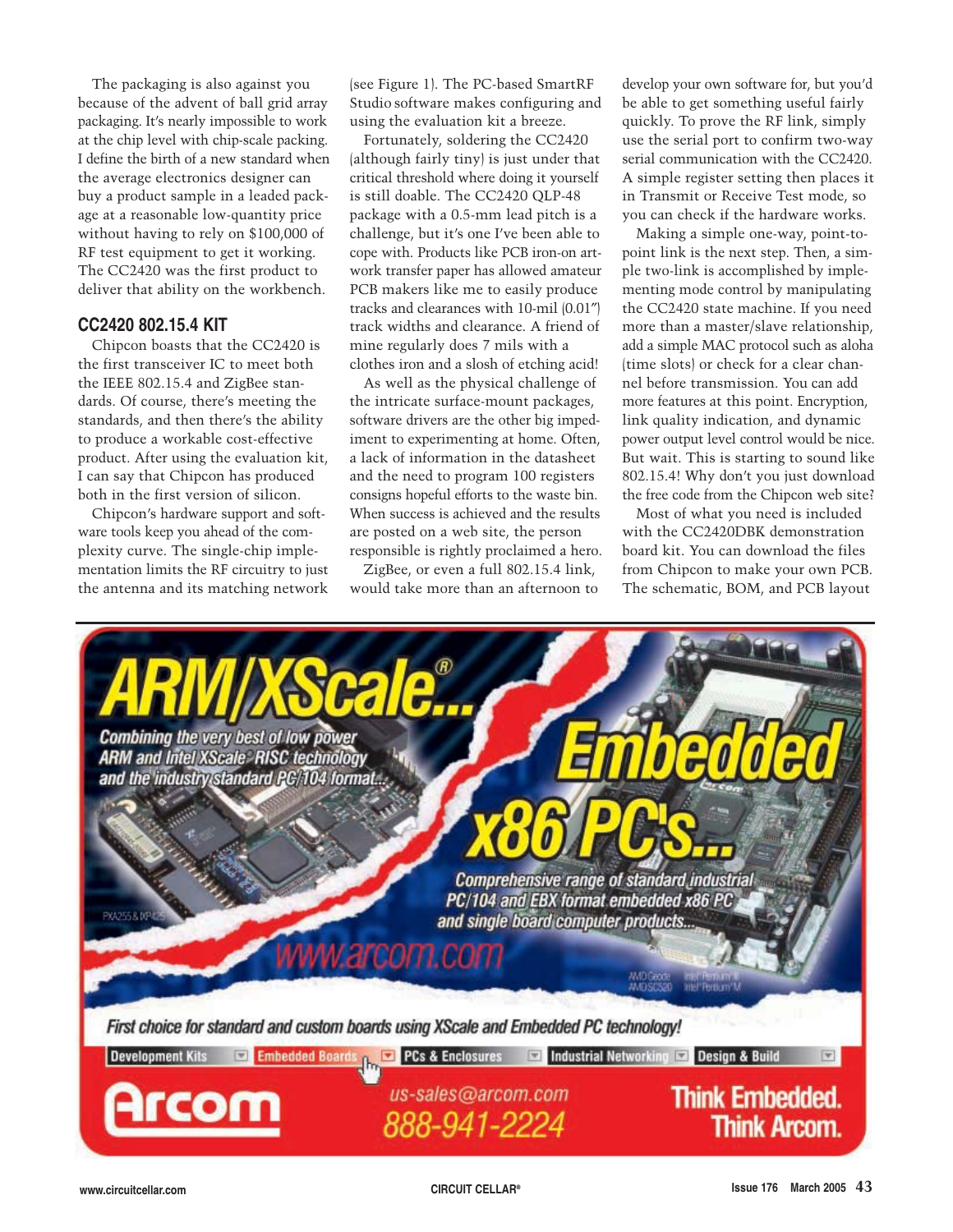are all there. You can use the free source code for the IEEE 802.15.4 layer. If you don't want to make the PCBs yourself, they're available on the web site for \$50. The software isn't a full implementation of the IEEE 802.15.4 MAC, but it's enough for basic message sending and acknowledgment. The full IEEE 802.15.4 MAC software is free if you sign a licensing agreement. Although both versions were written in C for the Atmel ATmega128L microcontroller, they port easily to other microcontrollers.

The easiest approach would be to copy the PCB exactly and use the free GNU AVR gcc cross-development tool. Chipcon strongly recommends that you copy the reference design as closely as possible. If you want to develop a twolayer PCB, you should keep the ground via positions as close as possible to the location on the original board. Of course, FCC licensing is another story. The first stage is to get to a working prototype!

The documentation for the CC2420DBK demonstration board kit states that practical testing outdoors with line of sight (LOS) resulted in a range of 170 m at 250 kbps (zikes!). The simplicity of this information surprised me, because IC vendors usually provide ambiguous range performance information.

I actually used the CC2420DK development kit for range checking. It consists of a pair of motherboards (CC2400EB) and their respective transceiver plug-in boards (CC2400EM), as you can see in Photo 1.

I was initially discouraged by the presence of a Xilinx Spartan II FPGA on the motherboard. Why so complex? But my disappointment vanished when I discovered that the FPGA is only used to configure the evaluation board in a variety of different setups. The FPGA routes signals so that the on-board microcontroller controls the plug-in transceiver board. In another configuration, the plug-in transceiver board connections are routed via the headers to your processor board when prototyping with your own microcontroller.

The process of setting up, including the installation of the SmartRF Studio evaluation software on the PC, took



**Photo 1—**Your next 802.15.4 project will look this simple. The IC is  $7$  mm  $\times$   $7$  mm. Chipcon encourages you to copy the PCB layout and adapt it for your own needs. You need a four-layer PCB to guarantee the quoted performance.<sup>[2]</sup>

less than 20 min. I found that it wouldn't work on some of my USB ports. Apart from this, things went extremely well. Getting the two boards set up for a range check was as simple as selecting Normal View, Packet TX, Start Packet Transmit on one of the boards, and Start Packet Receive on the other. I then checked for the lights that flash after a reception. Link quality statistics were displayed in real time on the PC. The CRC and packet count information was great, but the RSSI didn't work. A separate piece of software can be used for packet sniffing.

I unplugged the board configured for reception, performed a walk-around range check, and continued to look for the flashing of the LEDs. Using this technique, I found reliable reception everywhere in my 1,100-square-foot, single-level wood house. Reliable transmission occurred when transmitting through three walls with the doors closed, even when partially shielding the receiver antenna with my hand and placing it right on top of other operating electronic equipment.

Taking it outside, I found reliable reception 90′ away through one wooden wall out to the backyard. Walking down the street, I got intermittent operation as far as 100 yards away from the transmission end inside my house. I even got reliable reception from 12′ away after disconnecting the antenna on the receiver!

The version of the IC I tried suffered from excessive current draw in Shutdown mode when the internal 1.8-V regulator was in use. This was corrected in a later silicon revision, along with an address recognition problem.

Now let's take a look at a simple software application example. A pair

of the CC2420DB evaluation kits running the example program will establish a point-to-point RF link, sending data packets containing a 5-byte payload (see Listing 1). The payload will be transmitted when the potentiometer is turned, or the switch, S2, is held down. The first byte of the payload contains the potentiometer value, which controls the PWM duty cycle of the LED at the receiving node. This example isn't a full-blown ZigBee application, or even a proper 802.15.4 implementation, but it illustrates the basics of doing something useful with the hardware. (Well, assuming blinking LEDs enthrall you!)

Listing 2 shows how pressing the button and noting the status of the yellow and green LEDs can perform a simple range check. This is a simple but useful example. To keep things simple, only a small subset of the IEEE 802.15.4 standard is implemented in this example. A pair of CC2420DBs running this program will establish a point-to-point link on a single channel. The frame format conforms to 802.15.4, but it doesn't implement any other MAC properties. The full IEEE 802.15.4 MAC software can be obtained for free after signing a licensing agreement.

## **DIFFERENT CORE CHIPSETS**

Now let's review some of the transceivers implementing 802.15.4 and ZigBee standards. I'll concentrate on describing each of the different core chipsets rather than commenting on each implementation.

More than a few companies use the Chipcon 2420. I'm sure there are good and bad implementations out there. So, the following review will be beneficial if you want to muck in at the chip level rather than the module level. The advantage is that if you place one of the chips on the PCB, you're looking at \$15 for the entire transceiver in low quantities, assuming you are already doing your own PCB for the project.

I'll also describe some alternatives to implementing a strict ZigBee solution on the transceiver ICs. The topic of this article is cutting edge. The ZigBee Alliance ratified the upper layers of the ZigBee standard in October 2004.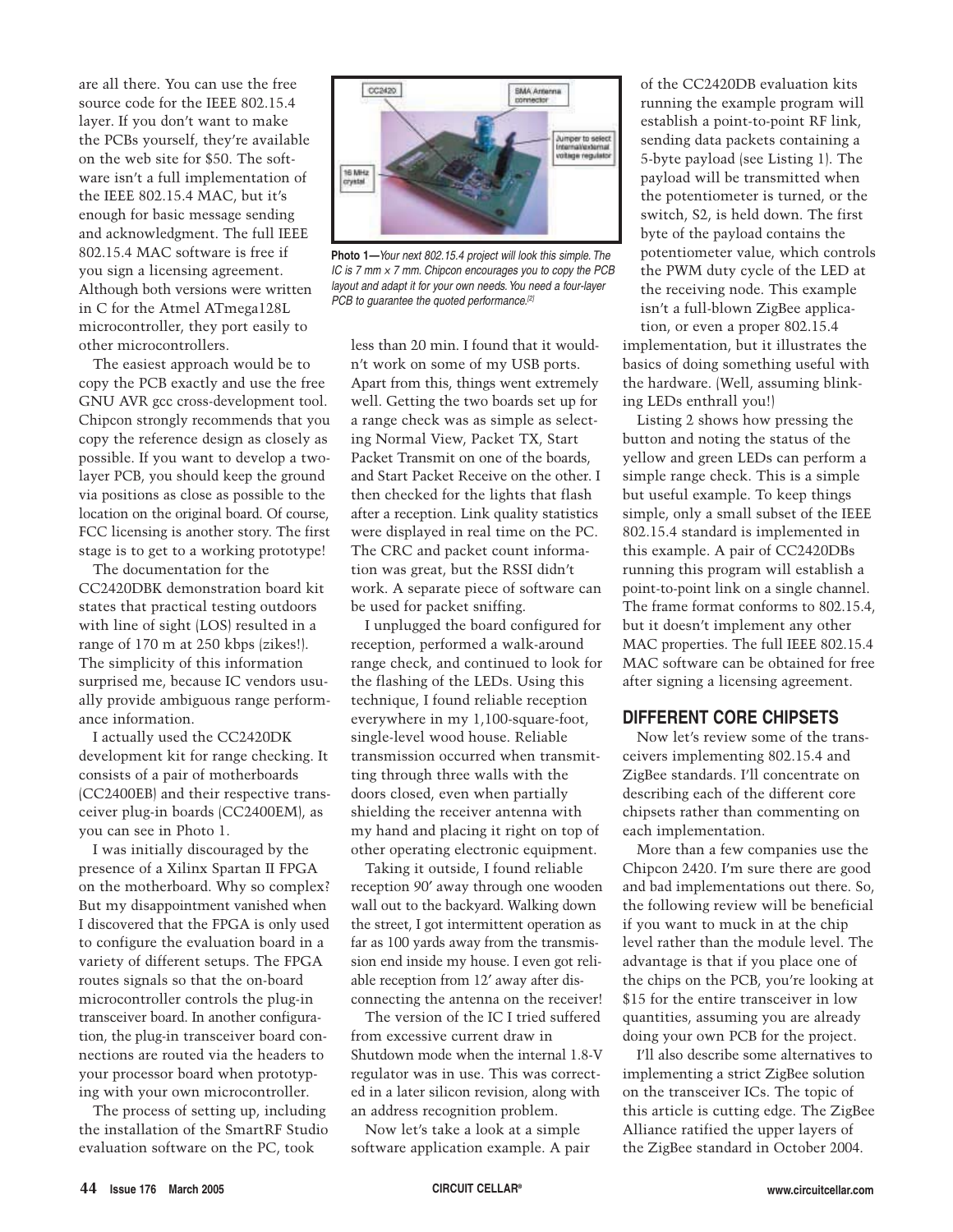The 802.15.4 portion is more firmly established. There are alternatives to the upper layers of ZigBee if you want an easier ride until ZigBee is more freely available to people who are on a budget.

Let's pick up where I left off by

focusing on alternative protocols that can run on the CC2420. Remember, chips like the CC2420 only give you the physical and MAC support layers. Chipcon is going to package the CC2420 with a ZigBee software stack for \$2.30

**Listing 1—**A simple blinking LED example grounds some of the theory in easily understood C code courtesy of Chipcon's simple wireless dimmer/RF range tester demonstration. This excerpt shows how your application uses a function prototyped in the RF library to perform an application-specific task based on the contents of the received payload.

// BASIC\_RF\_RX\_INFO\*\_basicRfReceivePacket(BASIC\_RF\_RX\_INFO \*pRRI) // DESCRIPTION: This function is a part of the basic RF library, // but must be declared by the application. Once the application // has turned on the receiver, using basicRfReceiveOn(), all // incoming packets will be received by the FIFOP interrupt // service routine. When finished, the ISR will call the // basicRfReceivePacket() function. Please note that this function // must return quickly, since the next received packet will over // write the active BASIC\_RF\_RX\_INFO structure (pointed to by pRRI). // ARGUMENT: BASIC\_RF\_RX\_INFO \* pRRI // The reception structure, which contains all relevant info // about the received packet. // RETURN VALUE: BASIC\_RF\_RX\_INFO\* // The pointer to the next BASIC\_RF\_RX\_INFO structure to be used // by the FIFOP ISR. // If there is only one buffer, then return pRRI. BASIC\_RF\_RX\_INFO\* basicRfReceivePacket(BASIC\_RF\_RX\_INFO \*pRRI) { // Adjust the led brightness PWMO\_SET\_DUTY\_CYCLE(pRRI->pPayload[0]); // Blink the green LED SET\_GLED(); hal Wai t (10000); CLR\_GLED(); // Continue using the (one and only) reception structure return pRRI; } // basicRfReceivePacket

**Listing 2—**Things are just as simple on the transmission side. This excerpt from the same file as Listing 1 shows you how to respond to events by transmitting information using the basi cRfSendPacket function provided in the RF library.

```
// The main loop:
while (TRUE) {
   // Sample the pot meter value
   ADC_SAMPLE_SINGLE();
   ADC_GET_SAMPLE_8(ledDutyCycle);
   // If the dimmer value has changed by more than 1, then 
   // transmit the new value automatically
   // Transmit also when the S2 button is pressed
   dimmerDifference = (ledDutyCycle & 0xFF) - pTxBuffer[0];
   if((ABS(dimmerDifference)>2)||(JOYSTICK_CENTER_PRESSED())) {
       pTxBuffer[0] = ledDutyCycle;
       if (basicRfSendPacket(&rfTxInfo)) {
           // OK. Blink the yellow LED
           SET_YLED();
           hal Wai t (50000);
           CLR_YLED();
       } else {
           // No acknowledgment received -> Blink the red LED
           SET_RLED();
           hal Wai t (50000);
           CLR_RLED();
       }
   }
}
```
per unit in large quantities. I'm also excited about the upcoming launch of the CC2430, which will include a microcontroller, RAM, and flash ROM in the same package as the RF transceiver.

An alternative to ZigBee is to choose your own simplified protocol or buy one off the shelf. One such alternative comes from Moteiv, a company founded by three Berkeley students who worked on the open-source TinyOS wireless network system. Their Telos product with a Texas Instruments MSP430 microcontroller doesn't require any programming boards or development software. It has integrated USB and the tools for compiling. It's approximately \$130, but offers an instant on approach backed by the availability of open source code.

Ember's EM2420 was co-developed with Chipcon. It's the same IC, but it isn't currently available to the general public in low quantities. According to the datasheet, the chip is only available with a licensed Ember networking stack. It's targeted to approved 8-bit processors.[3] This means Ember only has relationships with serious developers. It can't sell small quantities of hardware for casual developers to play around with. Still, it may ship one to you if you can come up with \$13,950 for the EM1020 developer kit (plus shipping!).

The 802.15.4 hardware in the form of the EM2420 and CC2420 was ready long before the ZigBee standard was ratified. This didn't stop companies from developing their own ZigBee-like transport/network layer. Ember's is called EmberNet.

If you want ZigBee included without running the ZigBee layers on your own controller, then Oki Electric Industry Co. might be able to help. Last May it announced the first IEEE802.15.4 and ZigBee single-chip solution. This leaves just the application layer for you to implement. CompX sells PCBs based on this IC.

A key member of the Zigbee Alliance, Freescale recently released the MC13192 2.4-GHz RF transceiver data modem. The 13192DSK evaluation kit is similar in principle to the Chipcon CC2420DBK. You get two nodes for \$199. Each node has the MC13192 transceiver and MC9S08GT60 low-power microcontroller. The microcontroller is preloaded with sim-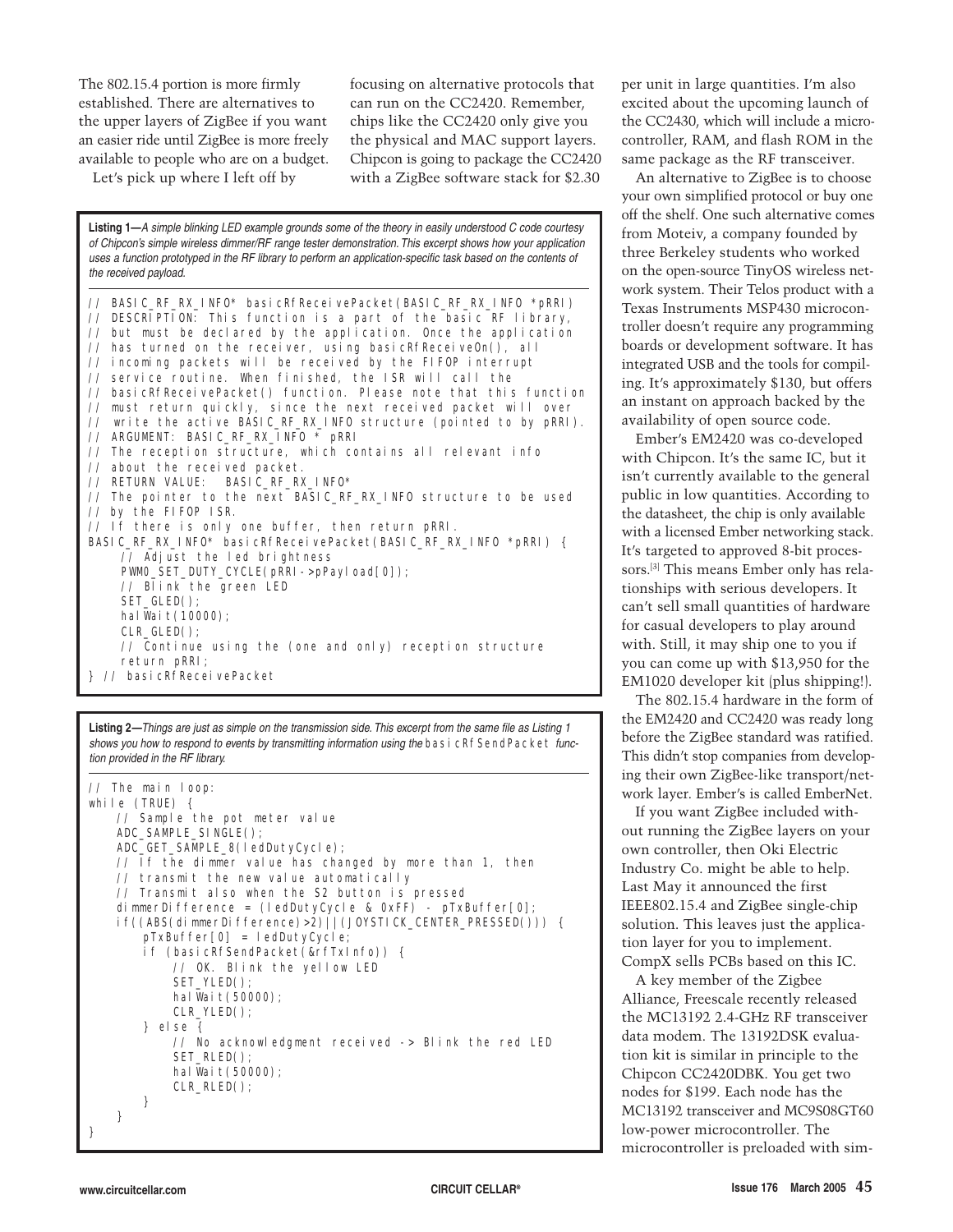ple MAC (SMAC) software with which you can establish simple point-topoint or star proprietary network topologies. You can also download the 802.15.4 MAC source code for free and use it with higher-level routines. Metrowerks's CodeWarrior development studio for HCS08 microcontrollers is included. The on-board peripherals include two accelerometers, some switches, LEDs, and an RS-232 port for monitoring and flash memory programming.

The MC13192's lack of an on-chip transmit/receive switch is a potential disadvantage. The evaluation kit overcomes this with no increase in the bill of materials by using separate transmit and receive antennas. This less integrated approach results in a smaller package size, but you'd need an external transmit/receive switch in applications requiring a single antenna. The advantage of excluding the internal transmit/receive switch on-chip is that an external power amplifier can be used to boost the signal for greater range. However, both the Freescale and Chipcon ICs already have a transmission power of 1 mW, which is

twice the minimum required by the ZigBee specification.

Chipcon, Atmel, and Freescale will bundle their hardware with a ZigBee software stack developed by Figure 8 Wireless. ZMD is another main player with silicon. Its ZMD44101 is in the 868- to 928-MHz bands. ZMD is optimizing for a lower data rate of 40 kbps, which should make it a good choice for devices that require the most reliable communications at the maximum range.

According to William Craig, program manager for wireless communications at ZMD, the IEEE 802.15.4 standard provides for one channel (868.3 MHz) in Europe because of bandwidth limitations. The sub-1-GHz band is desirable for RF characteristics, where range and attenuation are at issue. Even more desirable is an increased frequency range providing more channels for the IEEE 802.15.4. ETSI may consider this requirement, William said. The ZMD44101 Fractional-N RF\_PLL design provides for software-controlled frequency selection that will accommodate emerging frequency standards. There is a

1% duty cycle restriction in Europe for 868 MHz, which means that it's currently suitable only for RFD end devices.

Atmel is also initially focusing only on the low bands with its AT86RF210 Z-Link transceiver and matching AT86ZL3201 Z-Link controller. It will offer a 2.4-GHz version of the transceiver IC before developing a singlechip solution.

As with Freescale, the ZigBee craze seems to be an excuse to hawk general-purpose components relabeled as "ZigBee-compatible." There are a few special features on these microcontrollers such as hardware AES encryption and a specialized random number generator. However, transceiver chips such as the CC2420 already do this in hardware, thereby allowing you to choose a true general-purpose microcontroller or reuse one from an existing application.

One advantage is that the Atmel two-chip solution turns into a onestop package for an entire ZigBee solution. The transceiver and microcontroller, including 802.15.4 in ROM and a ZigBee protocol stack sharing the 32-KB





386 Embedded system module<br>1 RS-232, 1 RS-232/485, 16 GPIO IDE, FDD, RTC, Parallel, Watchdog<br>2MB RAM, 2.56" X 1.77" (Optional 4MB) \$65.00 ea. \$50.75 ea. Otv. 100 pricing **Single unit** 



3.5° 386 Embedded SBC CRT/LCD, 1 RS-232, 1 RS-232/485, K/B Parallel, DiskOnChip, IDE, FDD RTC,<br>Watchdog, 4MB RAM, 4.01" X 5.67" \$154.00 ea.

\$222.00 ea. Single unit

City, 100 pricing **Supported OS & Development Environment** 

#### DOS

Using C/C++. DOS application can be develop to run on all of our processor modules. DSock, a TCP/IP library for DOS, is provided to develop application with Internet connectivity. Sample implementation for BOOTP/DHCP, FTP, SMTP, HTTP, TELNET & TALK are available for download from our Web site. www.dmp.com.tw/dsock

URL:



Contact us for custom design & CEM/CDM services.



386 Embedded syst 1 RS-232, 1-RS-232/485, 16 GPIO. Ethernet, IDE, RTC, Watchdog, K/B<br>4MB RAM, 3.14" X 1.96"

\$100.00 ea. \$78.00 ea. Oly. 100 pricing



C/104 386 Embedded SBC 1 RS-232. 1-RS-232/485, 1 parallel, K/B DiskOnChip, IDE, FDD, RTC, Watchdog<br>4MB RAM, 3.77° X 3.54° \$142.00 ea

\$99.00 ea. Qty. 100 pricing

www.icoptech.com

ICOP-6050

**Embedded Linux** 

**ICOP Technology Inc.** 





**Artex86 Embedded SBC** 1 RS-232. Paraller, 3 USB Etherner, IDE, VGA, K/B, Mouse, RTC, Video in, TV-put<br>Audio, Watchdog, 126MB RAM, 4.37" X 5.24

\$266.00 ea. \$185.00 ea. Oty. 100 pricing Single unit



VortexB6-6047

3.5" Vortux86 Emboddad GBC<br>3.RS-232, 1-RS-232-465. Parallel, USB, IDE Audio, Ethernet, CRT/LCD, RTC, Watchdog<br>K/B, Mouse, 126MB RAM, 4.01" X 5.67" \$226.00 ea.

City, 100 pecing

Windows CE .NET

Vortex86 BSP for Wodows CE AIST has been pertified by Macrosoft Windows CE A/ET BSP certification program Windows CE A/ET<br>applications can be develop using Embedded Visual C++, Visual Basic NET & Visual Studio NET with Compact NET Framework Brery.<br>Please check our Web shi for Windows CE NET SDK Information.

\$326.00 ea.



**IDOP** is a Guid-Level-Partner of Microsoft Gold Whitbas Einbeddad Partner program. WEP has been created by Microsoft to identify companies with demonstrated expertise to support Windows Embedded Technologies

Product and service names mentioned herein are the trademarks of their respective cwners. Not responsible for error. Prices are subject to change without prior notice.

Linux application can run on all of our processor modules. We provide Linux appication can run on all of our processor modules. We provide<br>X-Linux, an embedded Linux kernel based on the current popular<br>distribution. X-Linux is a head-less kernel approx. 3MB in size, If

includes Linux Kemel 2.4.18, Systinux Loader, BusyBox Shell.<br>FTP4ALL, udhqp Client, WN HTTP, gilbo & Web based administration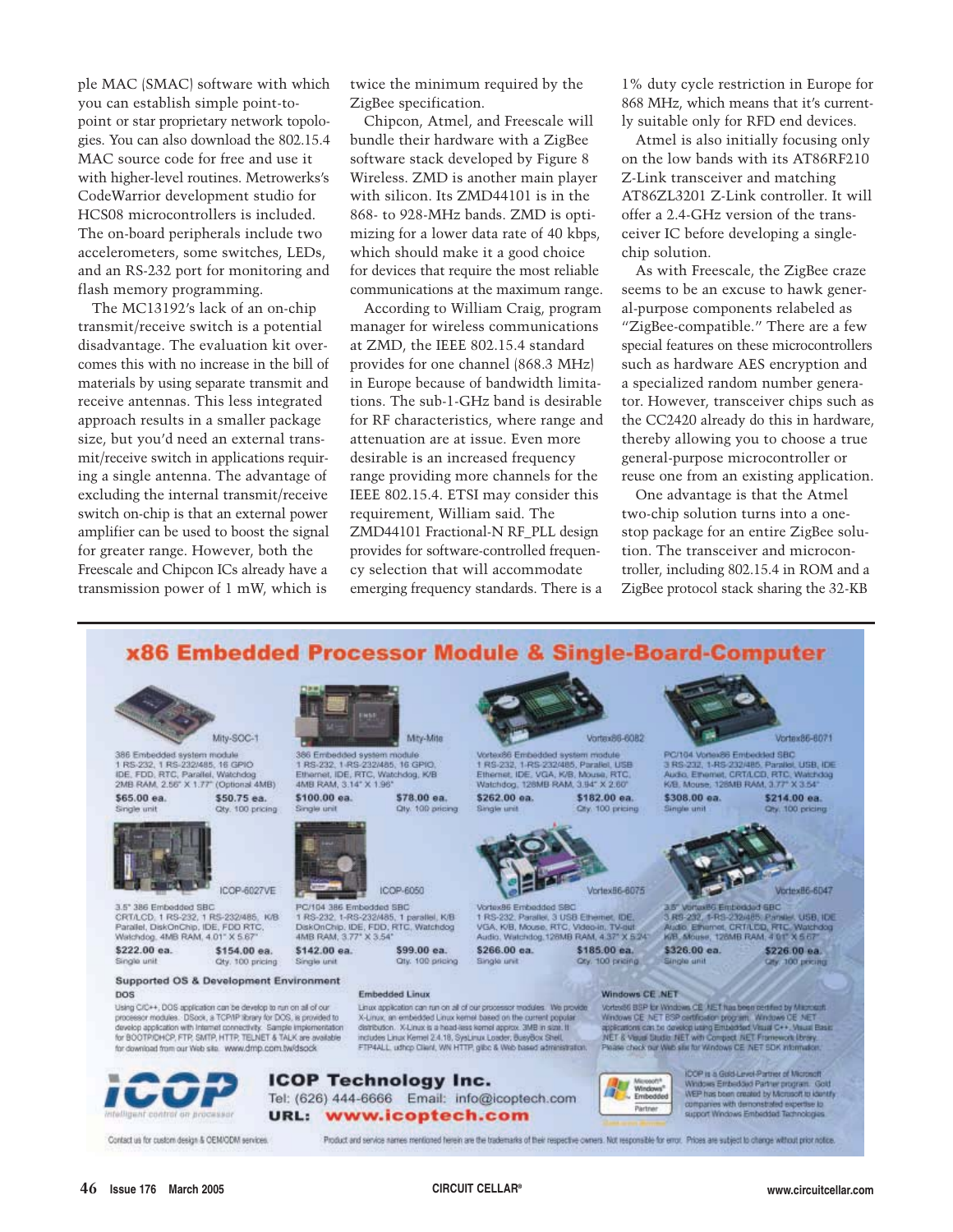Hobbyist? You might be if you used a SCHEMATIC to explain something ON A FIRST DATE, or your SOLDERING IRON is next to the COFFEE MAKER. If you wired up the DOG RUN with a TEMPERATURE CONTROLLED MISTING SYSTEM that activates via ETHERNET... and you don't have a dog...

# imaginetools.com

## **Learn programming and** networking by doing it!

## **Ethernet Starter Kit**

C-Programmable 8-bit Rabbit 3000<sup>®</sup> Microprocessor core module with ethernet, experimentation board, and Dynamic C Lite with compiler, editor, and debugger.

**Included Application Notes:** 

- . X-10 Web Based Home Automation
- · Ethernet Proximity Sensor
- . Web Controlled Thermostat
- . Network Lighting Control
- · Many More...



## ALSO AVAILABLE

## **Microprocessor Starter Kit**

C-Programmable, 8-bit Rabbit 3000® Microprocessor, application based, experimentation board, Dynamic C Lite featuring compiler editor and debugger.

**Dynamic C** 



regular \$179

limited<br>time offer

**Now With** 

**Ethernet!** 

## imagine tools

Think Learn Build

## Show off your work!

Want your application featured on our site? When we publish your application we will send \$150. Visit www.imaginetools.com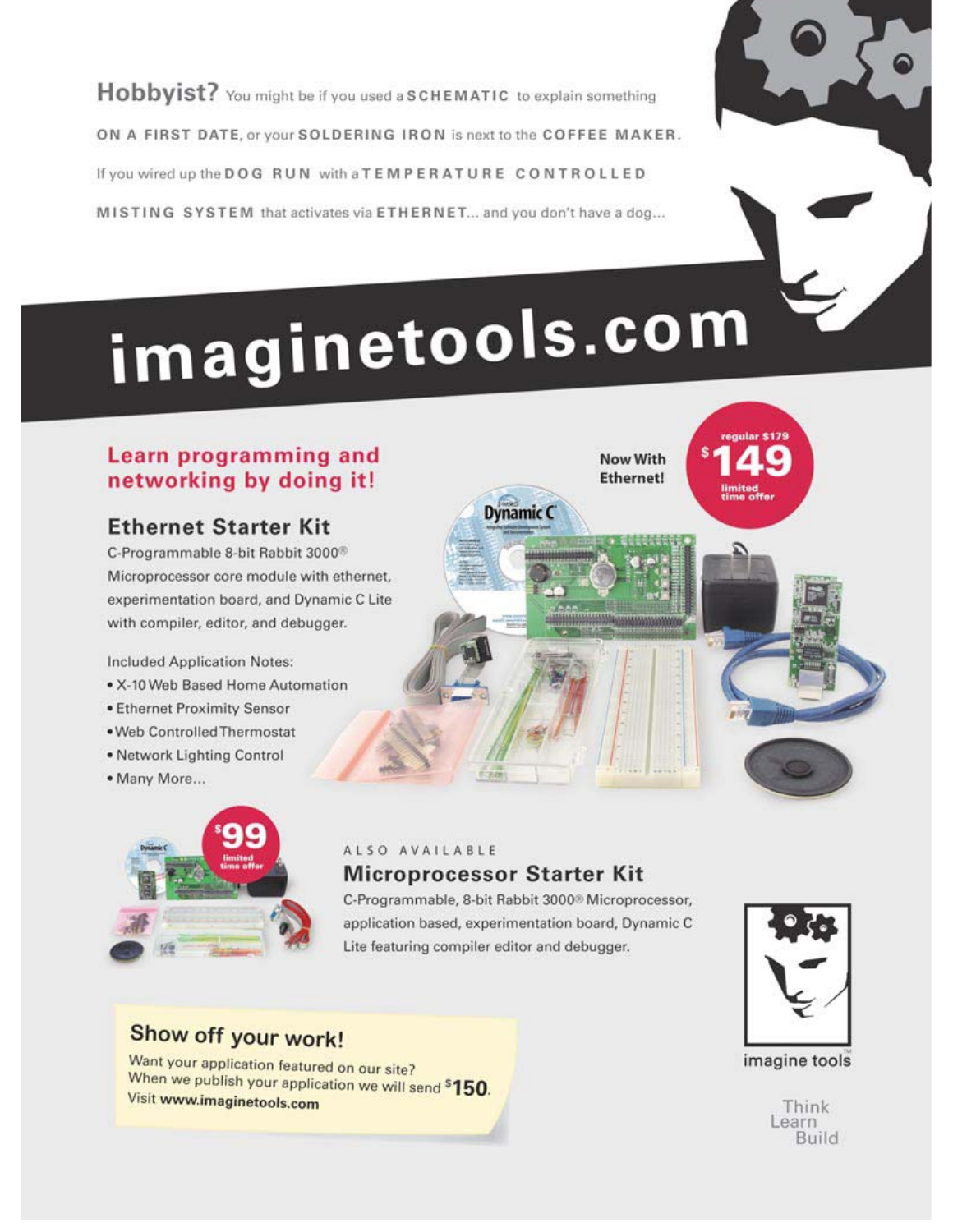|                                                                                                                                                     | Chipcon CC2420<br>(Ember EM2420) | Freescale MC13192                                                        | <b>ZMD ZMD44101</b>                                                      | Atmel AT86RF210                                                          |
|-----------------------------------------------------------------------------------------------------------------------------------------------------|----------------------------------|--------------------------------------------------------------------------|--------------------------------------------------------------------------|--------------------------------------------------------------------------|
|                                                                                                                                                     |                                  |                                                                          |                                                                          |                                                                          |
| <b>PHY</b> frequencies                                                                                                                              | $2.4$ GHz                        | $2.4$ GHz                                                                | Sub 1 GHz                                                                | Sub 1 GHz                                                                |
| <b>Transmit receive switch</b>                                                                                                                      | <b>Built</b> in                  | Not built in: Use two anten-<br>nas or an external TR switch             | <b>Built in</b>                                                          | Built in                                                                 |
| Package size                                                                                                                                        | $7 \times 7$ mm                  | $5 \times 5$ mm                                                          | $7 \times 7$ mm                                                          | $7 \times 7$ mm                                                          |
| Output power                                                                                                                                        | $1 \text{ mW}$                   | $1 \text{ mW}$                                                           | $1 \text{ mW}$                                                           | 4 mW                                                                     |
| Receive sensitivity (with 1% packet error<br>rate).* 802.15.4 requires only -85 dBm.                                                                | $-94$ dBm                        | $-92$ dBm                                                                | $-100$ dBm                                                               | $-95$ dBm                                                                |
| Adjacent channel rejection (5 MHz).*<br>802.15.4 requires only 0 dB.                                                                                | 39 dB                            | 23 dB                                                                    | 30 dB                                                                    | 23 dBm                                                                   |
| Alternate channel rejection (10 MHz).*<br>802.15.4 requires only 30 dB.                                                                             | 53 dB                            | 35 dB                                                                    | 40dB                                                                     | 40 dBm                                                                   |
| <b>AES</b> encryption                                                                                                                               | Supported by hardware            | Relies on the companion<br>microcontroller to carry out<br>this function | Relies on the companion<br>microcontroller to carry out<br>this function | Relies on the companion<br>microcontroller to carry out<br>this function |
| <b>CRC</b>                                                                                                                                          | Supported by hardware            | Supported by hardware                                                    | Supported by hardware                                                    | Companion microcontroller<br>has hardware support for<br>this function   |
| Other MAC support functions (link qual-<br>ity, clear channel assessment, transmit<br>and receive FIFOs, and CRC checking)                          | Supported                        | Supported                                                                | Supported by hardware and<br>microcontroller                             | Supported                                                                |
| Available now?                                                                                                                                      | Yes                              | Yes                                                                      | Yes                                                                      | Yes                                                                      |
| *Rejection and sensitivity figures may not be quoted with the same test setup in all cases. Consult the respective datasheets for more information. |                                  |                                                                          |                                                                          |                                                                          |

Table 1-On paper, the transceivers appear to offer similar functionality. The CC2420 costs \$2 in large volumes, and is obtainable for approximately \$10 per unit.

flash memory with your application, are sold together for \$6.75 in large quantities. Figure 8 Wireless supplies this ZigBee protocol software to Freescale, Chipcon, and Atmel. This will surely be one of the easiest ways to implement a ZigBee device at home. With the controller available in a 64-lead TQFP, or QFN, and the transceiver in a 48-pin QFN, it's still feasible to place these ICs on your own hand-soldered board.

Refer to Table 1 for a comparison of the four aforementioned transceivers. Some criteria (e.g., sensitivity) cannot be compared directly when considering transceivers supporting different PHY frequencies.

## **FAST ENOUGH?**

ZigBee is optimized for low-power operation, so its data rate isn't as high as Bluetooth or 802.11. If throughput is your biggest concern when designing your new wireless network, you should first address the question of speed. If you have any doubts about 802.15.4 throughput for your application, you can download a free network simulation tool and a model of 802.15.4 supporting Beacon mode.

By altering the numerous parame-

ters, you'll be able to see if the network performance you want will be possible in terms of latency, throughput, power, and the number of nodes. The network simulation software is called ns2 (from the University of California, Berkeley). The 802.15.4 networking model was developed by the University of Southern California's Autonomous Networks Research Group. (Refer to the Resources section of this article for more information.) With these tools you can quell your doubts before committing to buying or developing hardware and software.

## **WHERE TO NEXT?**

After ZigBee is established, it will take over some applications where Bluetooth and other PANs or cable replacement technologies are currently in use. For the consumer, however, the biggest change will have to do with new applications that suddenly become economical after ZigBee reaches critical mass.

A wireless smoke detector serves as an example of a cost-reducing application. A smoke detector that hooks up to a home security system costs approximately \$40. Add the wiring and installation charges, and your

looking at a \$90 price tag. Smoke alarms without built-in communications cost as little as \$6. After manufacturers implement industry-wide ZigBee profiles for smoke alarms and security systems, you'll be able to add in a wireless smoke detector for roughly \$10. Upgrading an existing security system base station with a ZigBee adaptor would be a cost-effective solution, even if you're adding only a single ZigBee smoke sensor or intruder detector.

The key hanger is an example of a new application. Right now, you probably use an RF key fob to remotely lock and unlock your car. Well. Freescale recently demonstrated a ZigBee solution that adds functionality to these devices. The ZigBee network will alert you when you misplace your keys. Say your cell phone and key fob are ZigBee nodes. The cell phone is the coordinator. The cell phone knows when it's home because it recognizes the other ZigBee nodes (e.g., a garage door lock, a universal remote, etc.). When these nodes are out of range, the cell phone assumes you're out and about. If your keys leave the cell phone's communication range, the phone will alert you before you get too far away.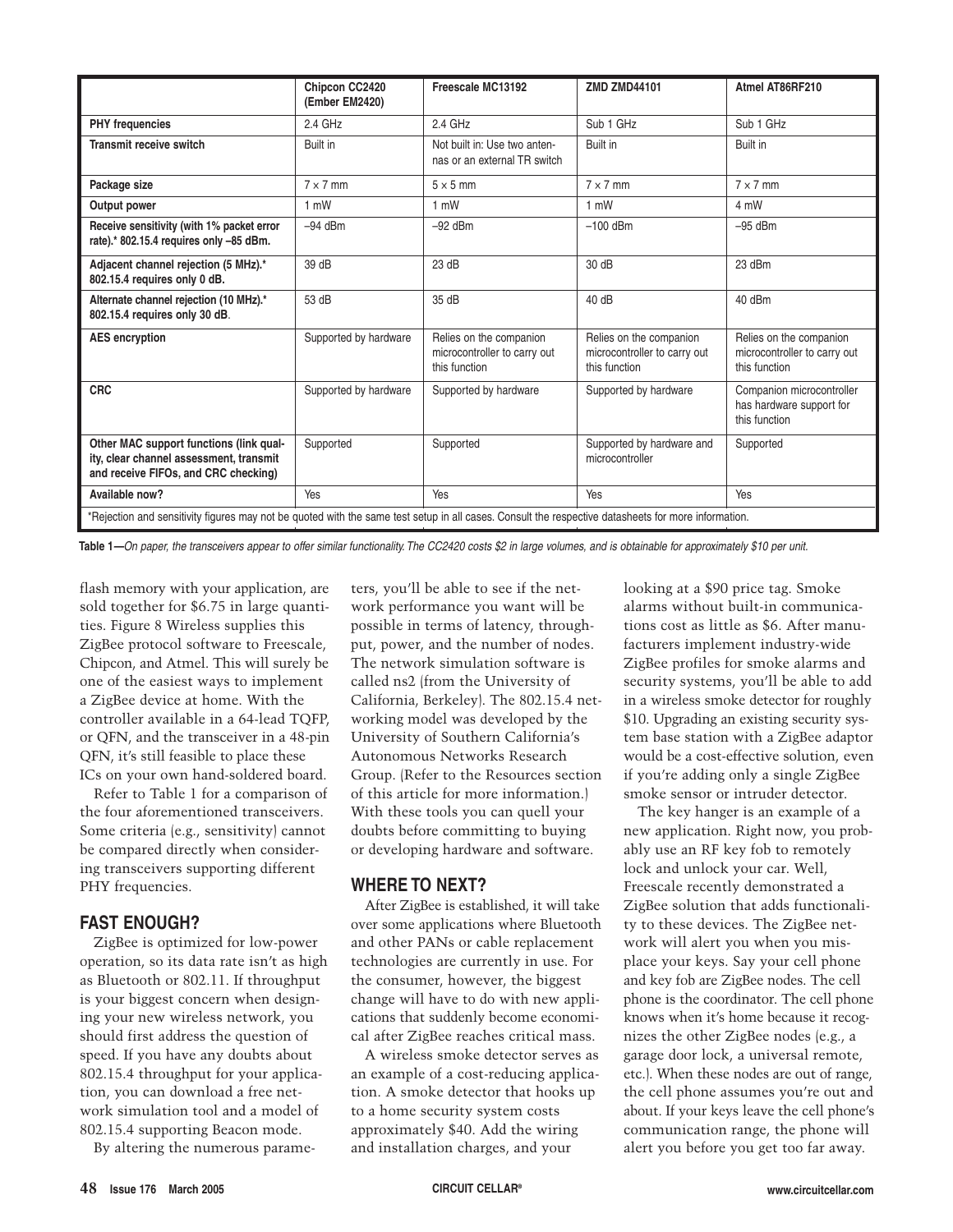## **BitScope** Pocket Analyzer

## 8 Channel 40MS/s Logic Analyzer

Capture digital signals down to 25nS with arbitrary trigger patterns.

### 3 Input 100MHz Analog DSO

**Classic Analog Scope using a standard** x1/x10 BNC probe. Additional inputs on the POD for dual channel operation.

#### 8 + 1 Mixed Signal Scope

True MSO to capture an analog waveform time-synchronized with an 8 channel logic pattern triggered from any source.

#### **Real-Time Spectrum Analyzer**

See the spectrum and waveform of analog signals simultaneously and in real-time

#### **Waveform Generator**

Load up to 32K arbitrary waveform and replay via the onboard DAC (10MS/s) or a digital pattern from the POD (40MS/s)

## USB Oscilloscope & Logic Analyzer

## The new generation Scope for the age of microelectronics.



#### Turn your PC or NoteBook into a powerful Scope and Logic Analyzer!

See inside your circuit in the analog and digital domains at the same time to make tracking down those elusive real-time bugs much easier.

Pocket Analyzer combines a high speed sample-synchronized storage scope and logic analyzer with a programmable waveform and logic pattern generator. Also included is an integrated real-time spectrum analyzer and powered "Smart POD" expansion interface so you've got all bases covered!

About the same size and weight as a Pocket PC, this USB powered BitScope needs no bulky accessories. It's the perfect low cost "go anywhere" test and debug solution.



**Standard 1M/20pF BNC Input** 200uV-20V/div with x10 probe S/W select AC/DC coupling S/W select 50phm termination Arbitrary Waveform Generator

#### **BitScope "Smart POD" Connector** 8 logic channels, 2 analog channels Dual channel capture from POD A/B Async serial I/O for external control

Logic Pattern generator 32K 40MS/s



**BUS Powered USB 2.0 Device** Single USB cable to your PC Compressed data transmission Simple ASCII control protocol **BitScope Scripting Language** 

#### **External/Passthru Power Supply**

Auto senses an external supply removes power load from USB for use with unpowered hubs. Supplies up to 500mA via POD



BitScope and your PC provide an array of Virtual Instruments